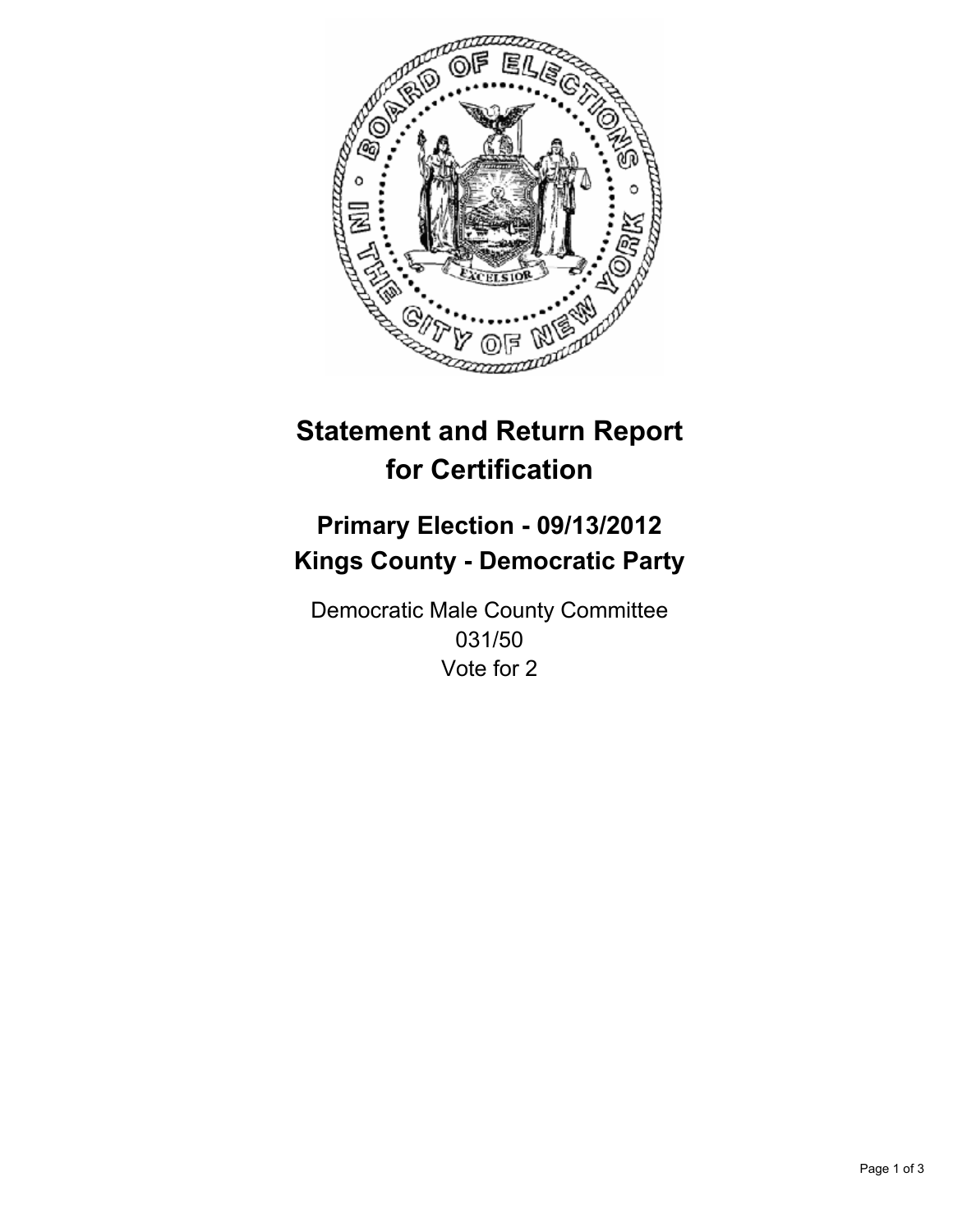

### **Assembly District 50**

| <b>PUBLIC COUNTER</b>                                    | 104 |
|----------------------------------------------------------|-----|
| <b>EMERGENCY</b>                                         | 0   |
| ABSENTEE/MILITARY                                        | 1   |
| FEDERAL                                                  | 0   |
| <b>SPECIAL PRESIDENTIAL</b>                              | 0   |
| <b>AFFIDAVIT</b>                                         | 1   |
| <b>Total Ballots</b>                                     | 106 |
| Less - Inapplicable Federal/Special Presidential Ballots | 0   |
| <b>Total Applicable Ballots</b>                          | 106 |
| <b>JAMES MALEADY</b>                                     | 42  |
| JAMES E. SMITH II                                        | 21  |
| WILLIAM H. SMITH                                         | 26  |
| <b>GEAPRO RUSTIC (WRITE-IN)</b>                          | 1   |
| <b>Total Votes</b>                                       | 90  |
| Unrecorded                                               | 122 |